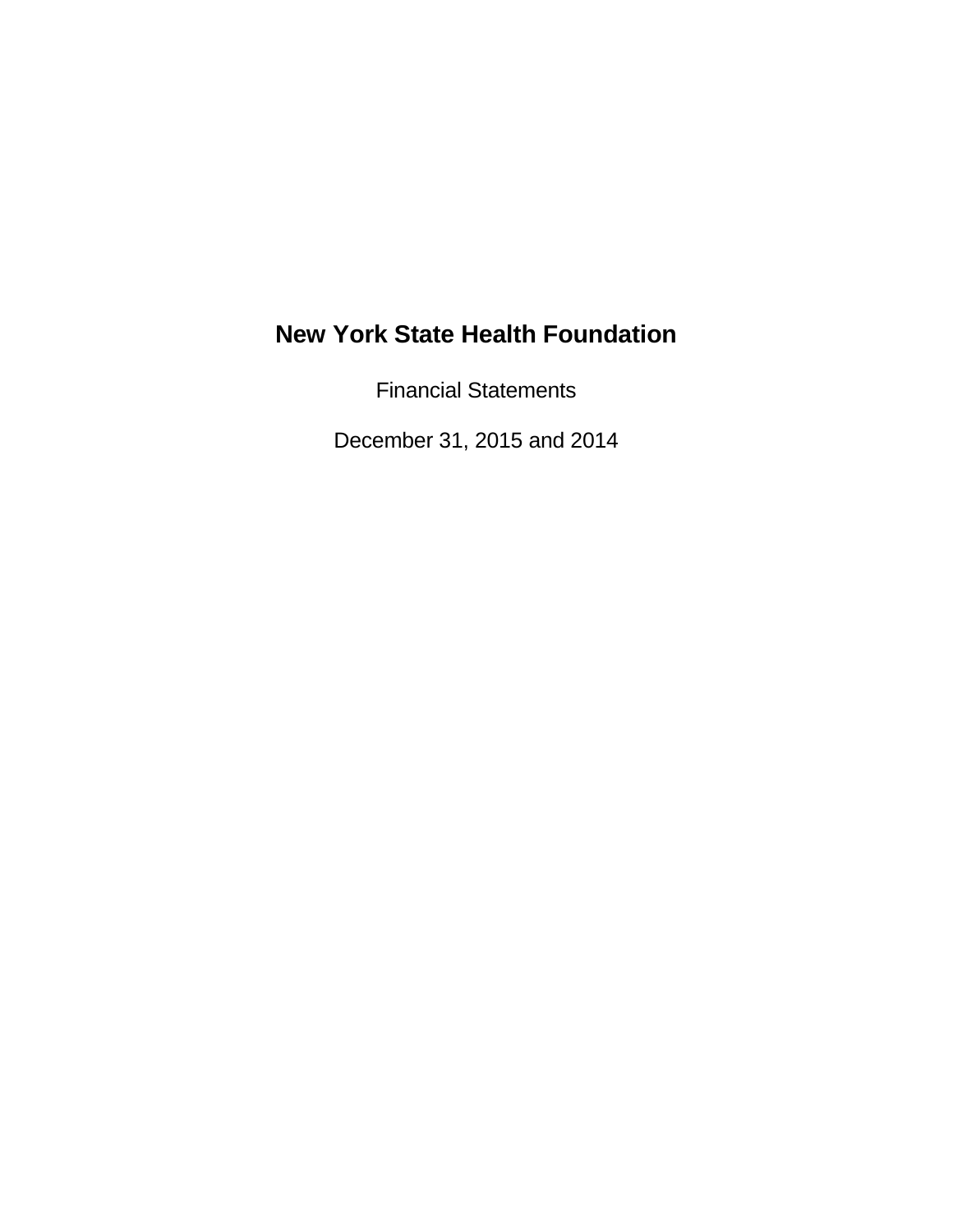

#### **Independent Auditors' Report**

#### **To the Board of Directors of New York State Health Foundation**

We have audited the accompanying financial statements of New York State Health Foundation (the "Foundation") which comprise the statements of financial position as of December 31, 2015 and 2014, and the related statements of activities and cash flows for the years then ended, and the related notes to the financial statements.

#### *Management's Responsibility for the Financial Statements*

Management is responsible for the preparation and fair presentation of these financial statements in accordance with accounting principles generally accepted in the United States of America; this includes the design, implementation, and maintenance of internal control relevant to the preparation and fair presentation of financial statements that are free from material misstatement, whether due to fraud or error.

#### *Auditors' Responsibility*

Our responsibility is to express an opinion on these financial statements based on our audits. We conducted our audits in accordance with auditing standards generally accepted in the United States of America. Those standards require that we plan and perform the audit to obtain reasonable assurance about whether the financial statements are free from material misstatement.

An audit involves performing procedures to obtain audit evidence about the amounts and disclosures in the financial statements. The procedures selected depend on the auditors' judgment, including the assessment of the risks of material misstatement of the financial statements, whether due to fraud or error. In making those risk assessments, the auditor considers internal control relevant to the entity's preparation and fair presentation of the financial statements in order to design audit procedures that are appropriate in the circumstances, but not for the purpose of expressing an opinion on the effectiveness of the entity's internal control. Accordingly, we express no such opinion. An audit also includes evaluating the appropriateness of accounting policies used and the reasonableness of significant accounting estimates made by management, as well as evaluating the overall presentation of the financial statements.

We believe that the audit evidence we have obtained is sufficient and appropriate to provide a basis for our audit opinion.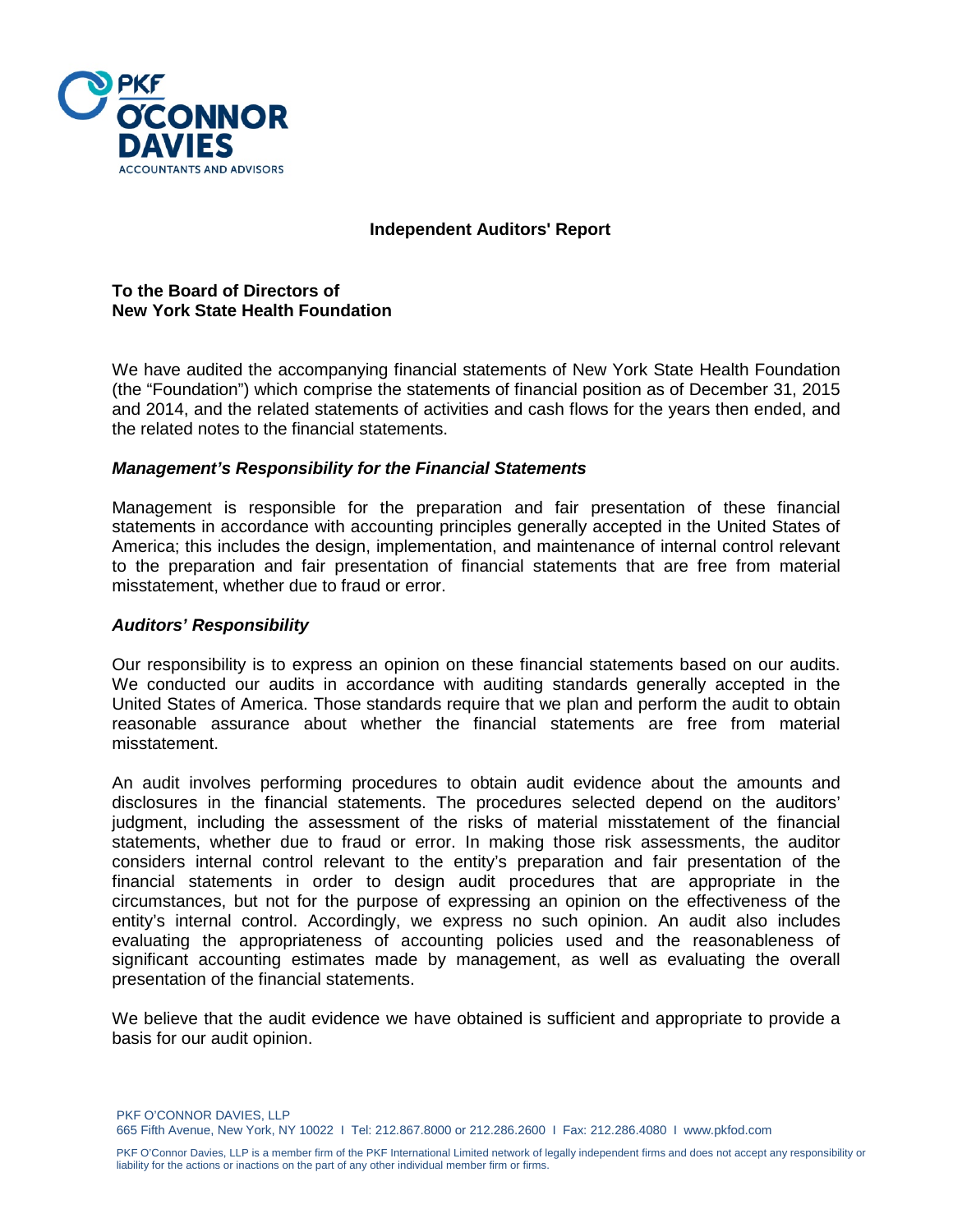#### **To the Board of Directors of New York State Health Foundation**  Page 2

### *Opinion*

In our opinion, the financial statements referred to above present fairly, in all material respects, the financial position of New York State Health Foundation as of December 31, 2015 and 2014, and the changes in its net assets and its cash flows for the years then ended in accordance with accounting principles generally accepted in the United States of America.

#### *Report on Supplementary Information*

Our audits were conducted for the purpose of forming an opinion on the financial statements as a whole. The supplementary information on page 14 is presented for purposes of additional analysis and is not a required part of the financial statements. Such information is the responsibility of management and was derived from and relates directly to the underlying accounting and other records used to prepare the financial statements. The information has been subjected to the auditing procedures applied in the audit of the financial statements and certain additional procedures, including comparing and reconciling such information directly to the underlying accounting and other records used to prepare the financial statements or to the financial statements themselves, and other additional procedures in accordance with auditing standards generally accepted in the United States of America. In our opinion, the information is fairly stated in all material respects in relation to the financial statements as a whole.

PKF O'Connor Davies, LLP

May 24, 2016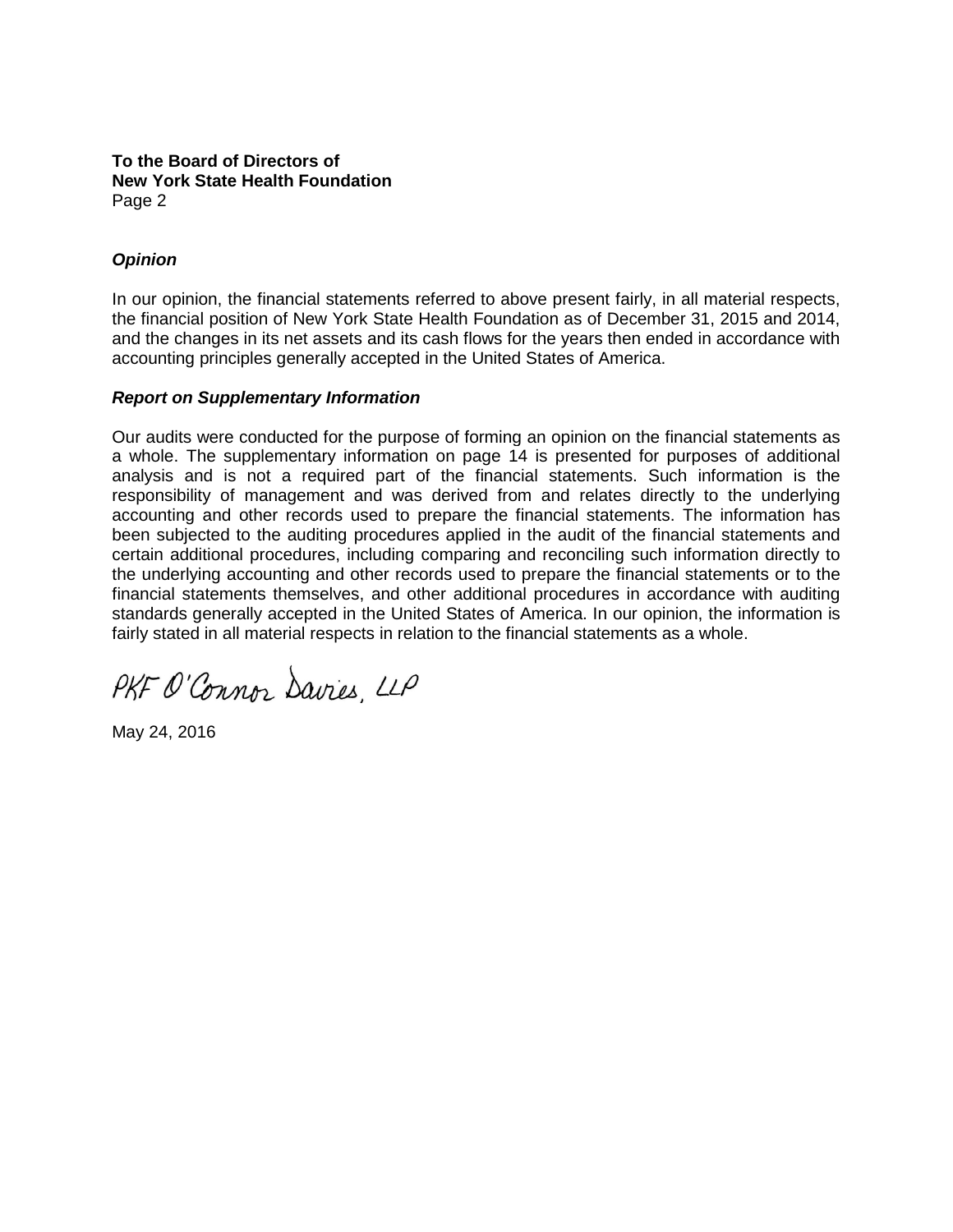Statements of Financial Position

|                                                  |                   | December 31       |
|--------------------------------------------------|-------------------|-------------------|
|                                                  | 2015              | 2014              |
| <b>ASSETS</b>                                    |                   |                   |
| Cash and cash equivalents                        | \$<br>919,988     | \$<br>2,977,543   |
| Accrued investment income                        | 35,637            | 4,037             |
| Other receivables                                |                   | 410,391           |
| Prepaid federal excise tax                       | 120,000           | 223,000           |
| Investments                                      | 271,113,851       | 286,248,355       |
| Deposits and other assets                        | 426,579           | 839,113           |
| Property and equipment, net                      | 127,418           | 144,744           |
|                                                  | \$272,743,473     | \$290,847,183     |
| <b>LIABILITIES AND NET ASSETS</b><br>Liabilities |                   |                   |
| Accounts payable and accrued expenses            | \$<br>265,296     | \$<br>230,613     |
| Grants payable, net                              | 7,388,920         | 5,257,724         |
| Deferred rent                                    | 656,296           | 628,882           |
| Deferred federal excise tax                      | 904,000           | 1,111,000         |
| <b>Total Liabilities</b>                         | 9,214,512         | 7,228,219         |
| <b>Net Assets</b>                                |                   |                   |
| Unrestricted                                     | 263,528,961       | 283,403,964       |
| <b>Temporarily restricted</b>                    |                   | 215,000           |
| <b>Total Net Assets</b>                          | 263,528,961       | 283,618,964       |
|                                                  | 272,743,473<br>\$ | 290,847,183<br>\$ |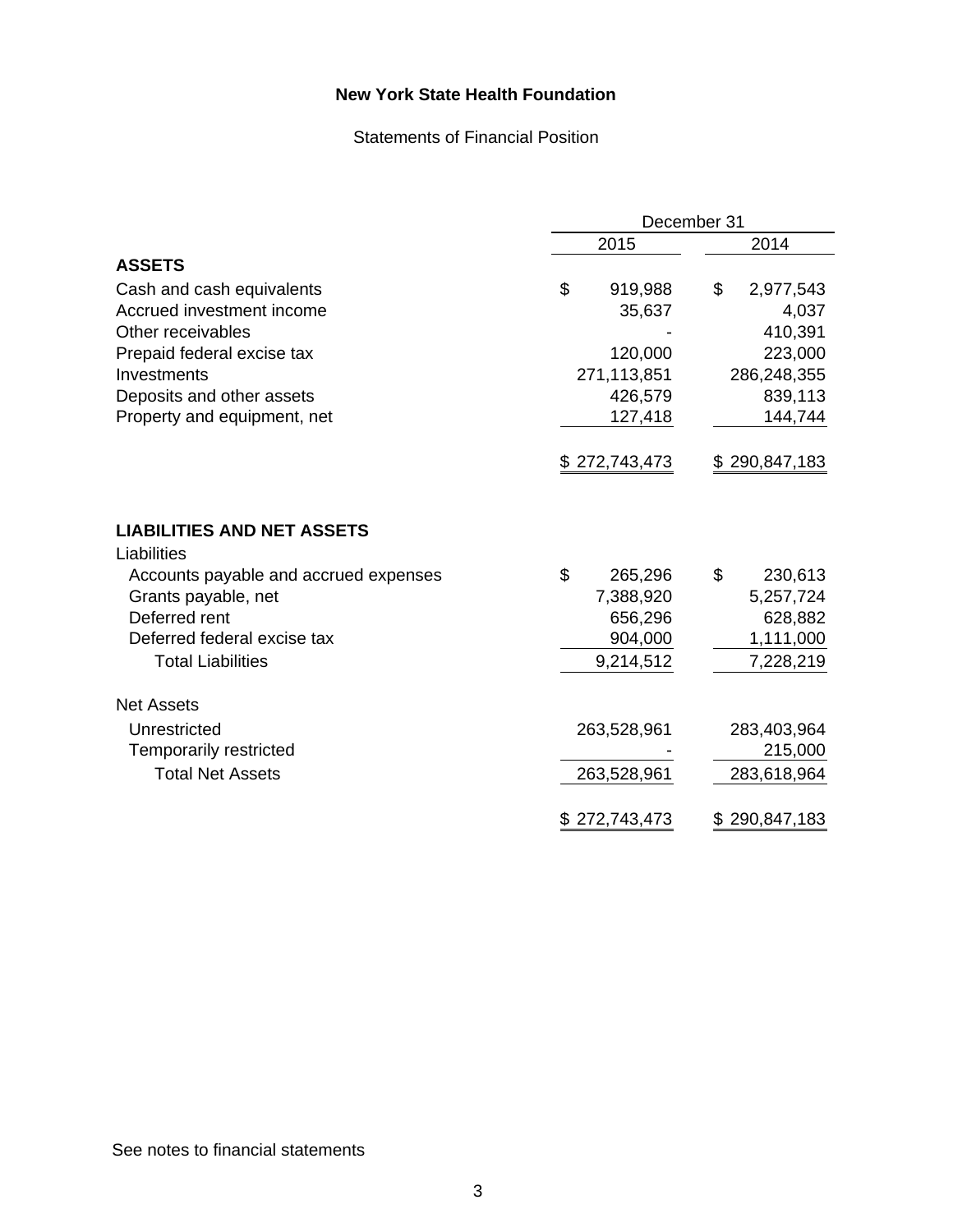Statements of Activities

|                                                                                                | <b>Year Ended December 31</b> |            |                 |                |             |                 |  |
|------------------------------------------------------------------------------------------------|-------------------------------|------------|-----------------|----------------|-------------|-----------------|--|
|                                                                                                | 2015                          |            |                 | 2014           |             |                 |  |
|                                                                                                | Temporarily                   |            |                 |                | Temporarily |                 |  |
|                                                                                                | Unrestricted                  | Restricted | Total           | Unrestricted   | Restricted  | Total           |  |
| <b>REVENUE AND SUPPORT</b>                                                                     |                               |            |                 |                |             |                 |  |
| Investment Income                                                                              |                               |            |                 |                |             |                 |  |
| Interest and dividends                                                                         | 2,828,008<br>\$               | \$         | 2,828,008<br>S. | 3,005,213<br>S | \$          | 3,005,213<br>\$ |  |
| Net realized gain from sale of investments                                                     | 5,321,868                     |            | 5,321,868       | 2,416,781      |             | 2,416,781       |  |
| Less investment expense                                                                        | 751,886                       |            | 751,886         | 818,400        |             | 818,400         |  |
| Net Investment Income                                                                          | 7,397,990                     |            | 7,397,990       | 4,603,594      |             | 4,603,594       |  |
| Rental income                                                                                  | 84,060                        |            | 84,060          | 60,025         |             | 60,025          |  |
| Contributions                                                                                  |                               | 115,000    | 115,000         |                | 215,000     | 215,000         |  |
| Net assets released from restrictions                                                          | 330,000                       | (330,000)  |                 |                |             |                 |  |
| <b>Total Revenue and Support</b>                                                               | 7,812,050                     | (215,000)  | 7,597,050       | 4,663,619      | 215,000     | 4,878,619       |  |
| <b>EXPENSES</b>                                                                                |                               |            |                 |                |             |                 |  |
| <b>Program Services</b>                                                                        |                               |            |                 |                |             |                 |  |
| Grants authorized, net of rescinded/refunded amounts                                           | 12,579,962                    |            | 12,579,962      | 8,361,020      |             | 8,361,020       |  |
| of \$82,156 and \$1,130,166, and present                                                       |                               |            |                 |                |             |                 |  |
| value discount of (\$10,051) and (\$14,641)                                                    |                               |            |                 |                |             |                 |  |
| Program support, planning and development                                                      | 3,692,949                     |            | 3,692,949       | 3,898,197      |             | 3,898,197       |  |
| <b>Total Program Services</b>                                                                  | 16,272,911                    |            | 16,272,911      | 12,259,217     |             | 12,259,217      |  |
| Operations and governance                                                                      | 785,117                       |            | 785,117         | 707,650        |             | 707,650         |  |
| <b>Total Expenses</b>                                                                          | 17,058,028                    |            | 17,058,028      | 12,966,867     |             | 12,966,867      |  |
| Change in Net Assets Before Unrealized (Loss) Gain<br>on Investments and Provision for Federal |                               |            |                 |                |             |                 |  |
| <b>Excise Taxes</b>                                                                            | (9,245,978)                   | (215,000)  | (9,460,978)     | (8,303,248)    | 215,000     | (8,088,248)     |  |
| Unrealized (loss) gain on investments                                                          | (10, 383, 025)                |            | (10, 383, 025)  | 12,533,520     |             | 12,533,520      |  |
| Provision for federal excise taxes                                                             | (246,000)                     |            | (246,000)       | (913,000)      |             | (913,000)       |  |
| Change in Net Assets                                                                           | (19, 875, 003)                | (215,000)  | (20,090,003)    | 3,317,272      | 215,000     | 3,532,272       |  |
| <b>NET ASSETS</b>                                                                              |                               |            |                 |                |             |                 |  |
| Beginning of year                                                                              | 283,403,964                   | 215,000    | 283,618,964     | 280,086,692    |             | 280,086,692     |  |
| End of year                                                                                    | \$263,528,961                 |            | \$263,528,961   | \$283,403,964  | \$215,000   | \$283,618,964   |  |

#### See notes to financial statements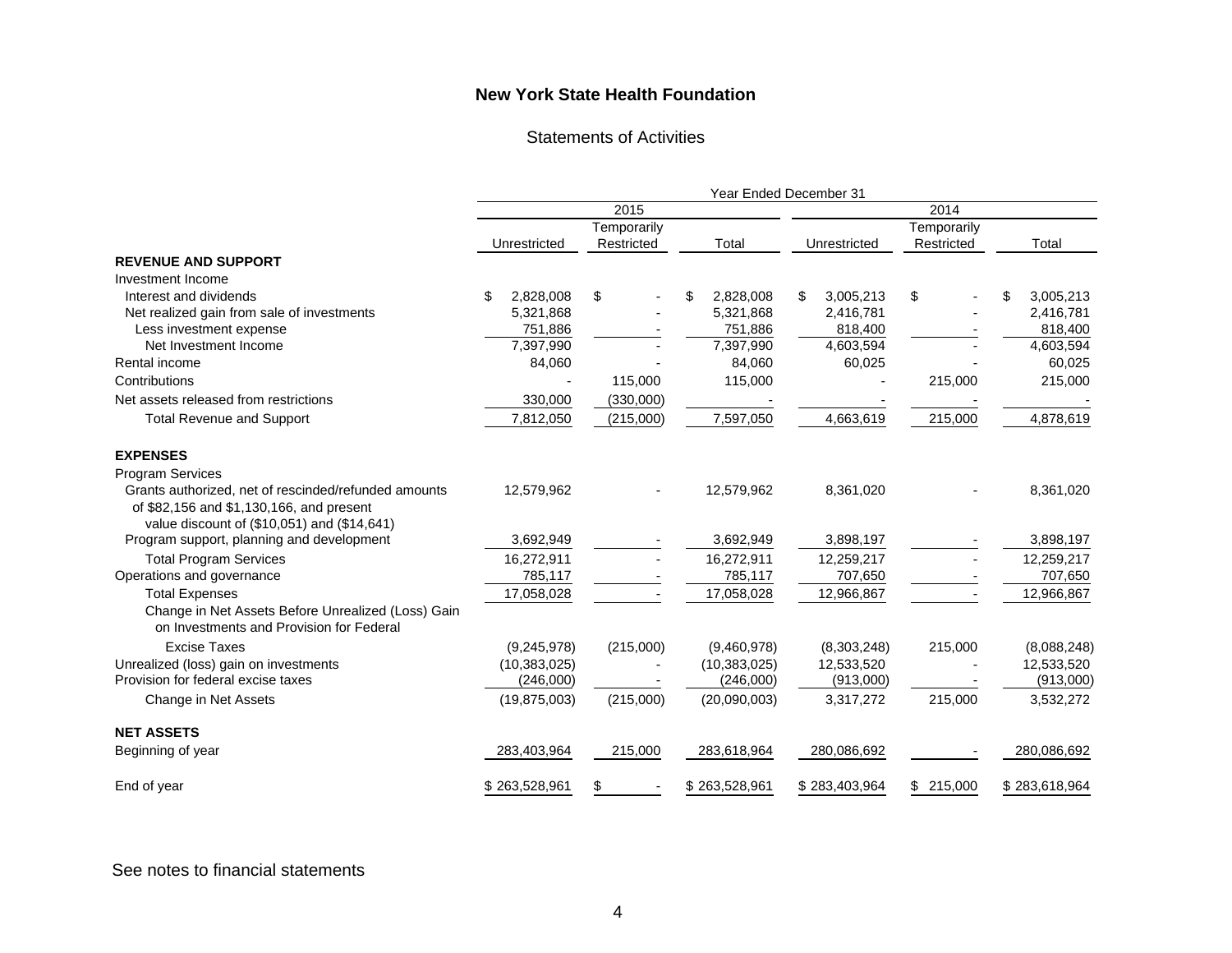#### Statements of Cash Flows

|                                               | <b>Year Ended</b> |                 |  |
|-----------------------------------------------|-------------------|-----------------|--|
|                                               | December 31       |                 |  |
|                                               | 2015              | 2014            |  |
| <b>CASH FLOWS FROM OPERATING ACTIVITIES</b>   |                   |                 |  |
| Change in net assets                          | \$ (20,090,003)   | \$<br>3,532,272 |  |
| Adjustments to reconcile change in net assets |                   |                 |  |
| to net cash from operating activities         |                   |                 |  |
| Depreciation                                  | 54,014            | 116,675         |  |
| Realized gain from sale of investments        | (5,321,868)       | (2, 416, 781)   |  |
| Unrealized loss (gain) on investments         | 10,383,025        | (12,533,520)    |  |
| Deferred federal excise tax                   | (207,000)         | 250,000         |  |
| Discount on grants payable                    | (10, 051)         | (14, 641)       |  |
| Deferred rent                                 | 27,414            | 27,414          |  |
| Changes in operating assets and liabilities   |                   |                 |  |
| Accrued investment income                     | (31,600)          | 374,168         |  |
| Grants receivable                             |                   | 152,500         |  |
| Other receivables                             | 410,391           | (410, 391)      |  |
| Prepaid excise tax                            | 103,000           | (37,000)        |  |
| Deposits and other assets                     | 412,534           | 22,455          |  |
| Accounts payable and accrued expenses         | 34,683            | (128, 859)      |  |
| Grants payable                                | 2,141,247         | (448, 476)      |  |
| Net Cash From Operating Activities            | (12,094,214)      | (11, 514, 184)  |  |
| <b>CASH FLOWS FROM INVESTING ACTIVITIES</b>   |                   |                 |  |
| Purchase of property and equipment            | (36, 688)         | (9,210)         |  |
| Proceeds from sale of investments             | 10,073,347        | 103,795,779     |  |
| Purchase of investments                       |                   | (91, 344, 554)  |  |
| Net Cash From Investing Activities            | 10,036,659        | 12,442,015      |  |
| Net Change in Cash and Cash Equivalents       | (2,057,555)       | 927,831         |  |
| <b>CASH AND CASH EQUIVALENTS</b>              |                   |                 |  |
| Beginning of year                             | 2,977,543         | 2,049,712       |  |
| End of year                                   | \$<br>919,988     | \$<br>2,977,543 |  |
| <b>SUPPLEMENTAL CASH FLOW INFORMATION</b>     |                   |                 |  |
| Federal excise taxes paid                     | 350,000<br>\$     | \$<br>700,000   |  |

See notes to financial statements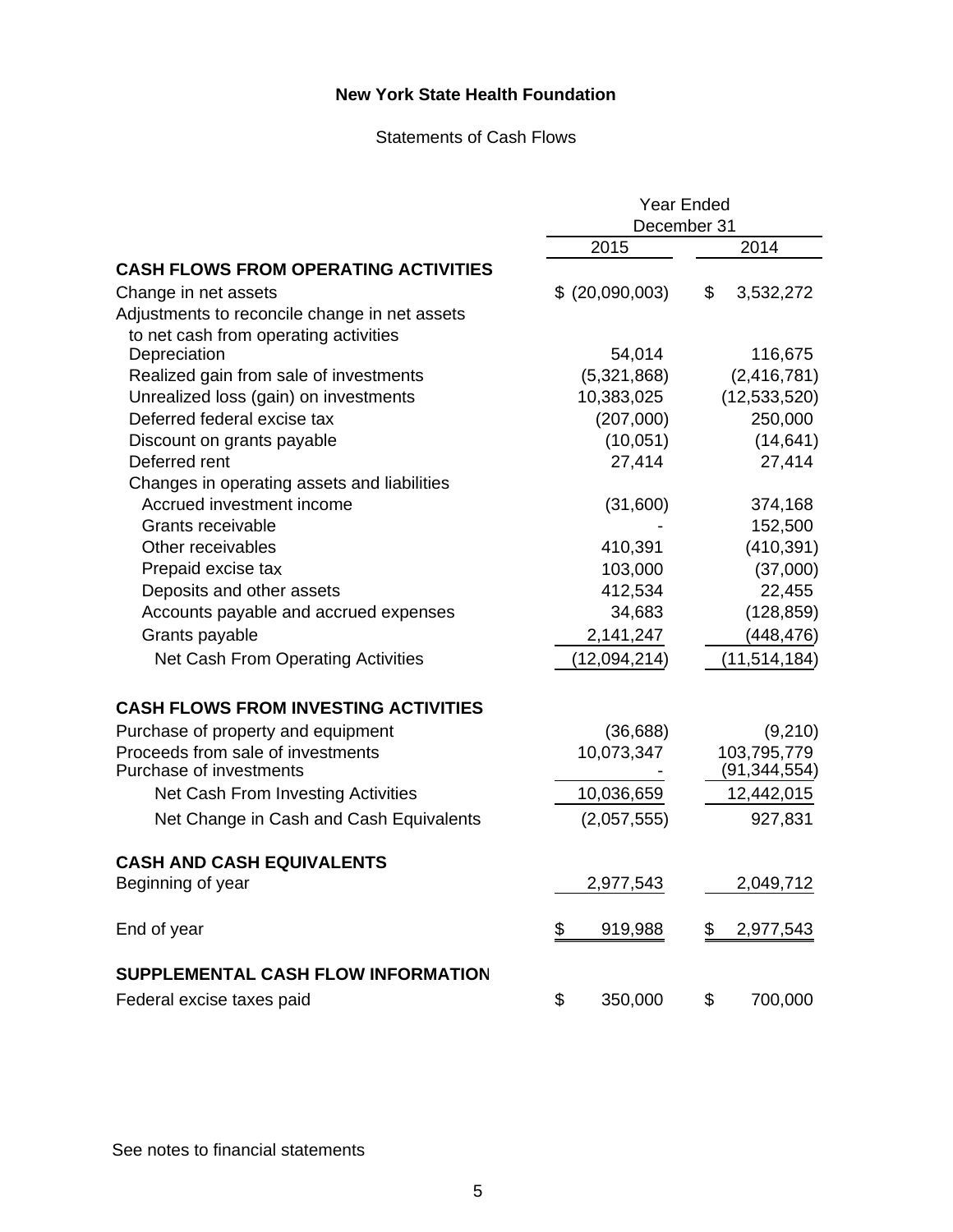Notes to Financial Statements December 31, 2015

#### **1. Organization**

New York State Health Foundation, formerly The New York Charitable Asset Foundation, (the "Foundation") is a New York not-for-profit corporation organized on October 25, 2002 to pursue tax-exempt charitable purposes. The Foundation was formed as part of the conversion of Empire HealthChoice, Inc. (doing business as Empire Blue Cross & Blue Shield) to a for-profit corporation. Pursuant to the legislation authorizing the conversion, the Foundation received five percent of the stock of WellChoice, the holding company for Empire. The Foundation provides funding and grants for the health care related needs of residents of the State of New York ("NYS"), including without limitation, (i) expansion of access to health care by extending health insurance coverage to NYS residents who cannot afford to purchase their own coverage or who have coverage that is inadequate to meet their needs, (ii) expansion and enhancement of access to health care by augmenting and creating health care programs that deliver services to populations that are unable to access health care or that improve public health, (iii) augmentation of its other program priorities by supporting programs that inform and educate NYS residents about public health issues and empower communities to address the issues by becoming more effective at identifying and articulating health care needs and implementing solutions, and (iv) conducting any and all lawful activities which may be useful in accomplishing the foregoing purposes.

Assets, liabilities and net assets of the New York State Health Foundation Trust (the "Trust"), a revocable trust, are included in the accompanying financial statements. The Foundation is the sole trustee and beneficiary of the Trust.

### **2. Summary of Significant Accounting Policies**

#### *Basis of Presentation and Use of Estimates*

The accompanying financial statements have been prepared in accordance with accounting principles generally accepted in the United States of America (U.S. GAAP), which requires management to make estimates and assumptions that affect the reported amounts of assets and liabilities and disclosure of contingent assets and liabilities at the date of the financial statements and the reported amounts of revenue and expenses during the reporting period. Accordingly actual results could differ from those estimates.

#### *Cash and Cash Equivalents*

Cash and cash equivalents consist of checking and money market accounts. The Foundation considers all highly liquid debt instruments available for current use with a maturity date of three months or less at the date of purchase to be cash equivalents.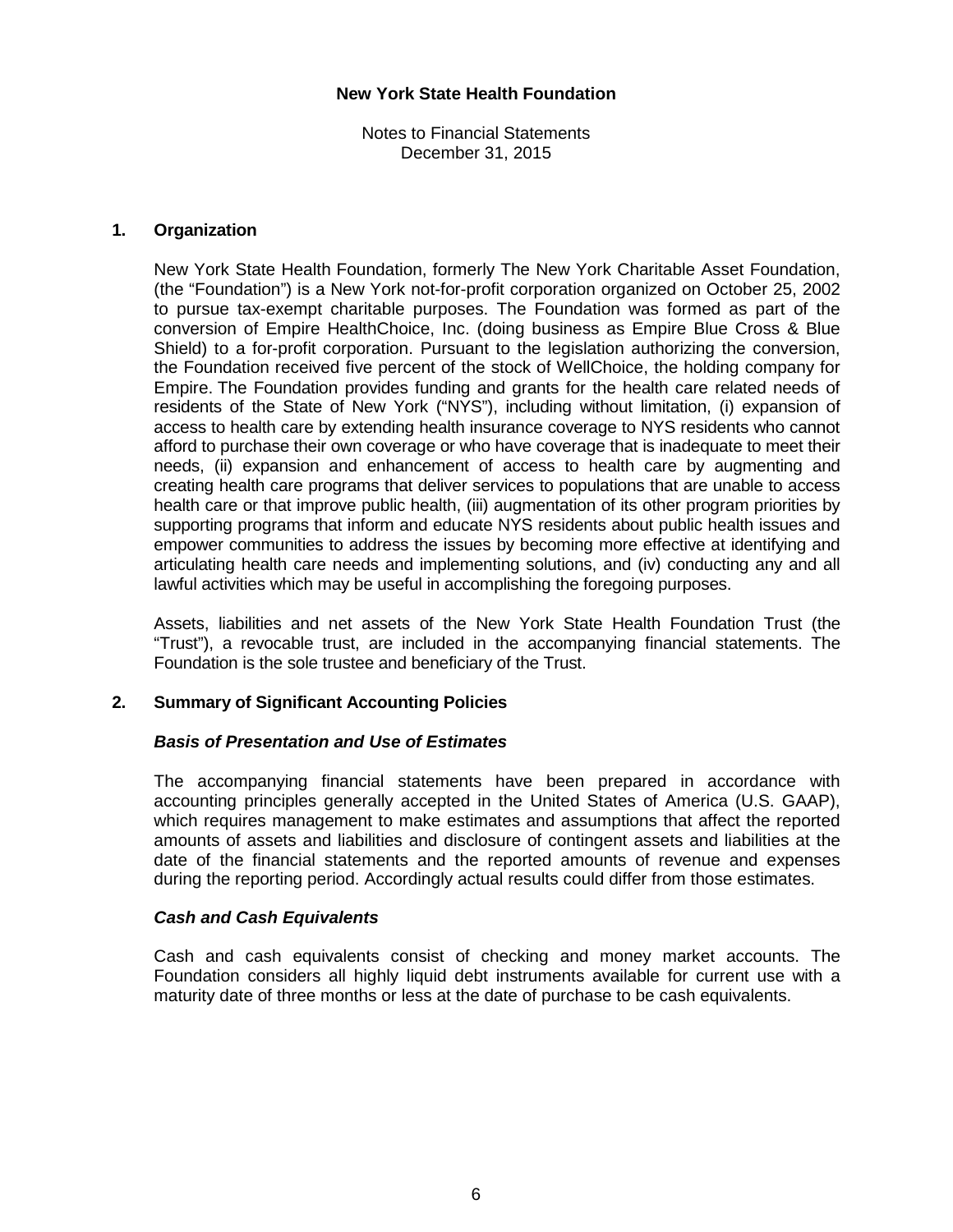Notes to Financial Statements December 31, 2015

#### **2. Summary of Significant Accounting Policies** *(continued)*

#### *Fair Value of Financial Instruments*

The Foundation follows U.S. GAAP guidance on Fair Value Measurements which defines fair value and establishes a fair value hierarchy organized into three levels based upon the input assumptions used in pricing assets. Level 1 inputs have the highest reliability and are related to assets with unadjusted quoted prices in active markets. Level 2 inputs relate to assets with other than quoted prices in active markets which may include quoted prices for similar assets or liabilities or other inputs which can be corroborated by observable market data. Level 3 inputs are unobservable inputs and are used to the extent that observable inputs do not exist.

During 2015, the Foundation adopted new U.S. GAAP guidance which removed the requirements to categorize within the fair value hierarchy alternative investments where fair value is measured using the Net Asset Value ("NAV") per share as a practical expedient. Adoption of this guidance was applied retrospectively and had no effect on the carrying value of such investments.

#### *Investment Valuation and Income Recognition*

Investments are stated at fair value. Purchases and sales of securities are recorded on a trade-date basis. Interest income is recorded on the accrual basis and dividends are recorded on the ex-dividend date. Realized gains and losses on the sale of investments are computed on the specific identification basis. Realized and unrealized gains and losses are included in the determination of the change in net assets.

#### *Property and Equipment*

Property and equipment are carried at cost. Leasehold improvements are depreciated over the lesser of the life of the asset or the term of the lease. Depreciation is recorded using the straight-line method over the estimated useful lives of other assets, which range from 3 to 5 years. Physical assets acquired with costs in excess of \$1,000 and having a period of benefit in excess of one year are capitalized.

#### *Grants*

 The liability for grants is recognized when specific grants are authorized by the Board of Directors and the recipients have been notified in an award letter.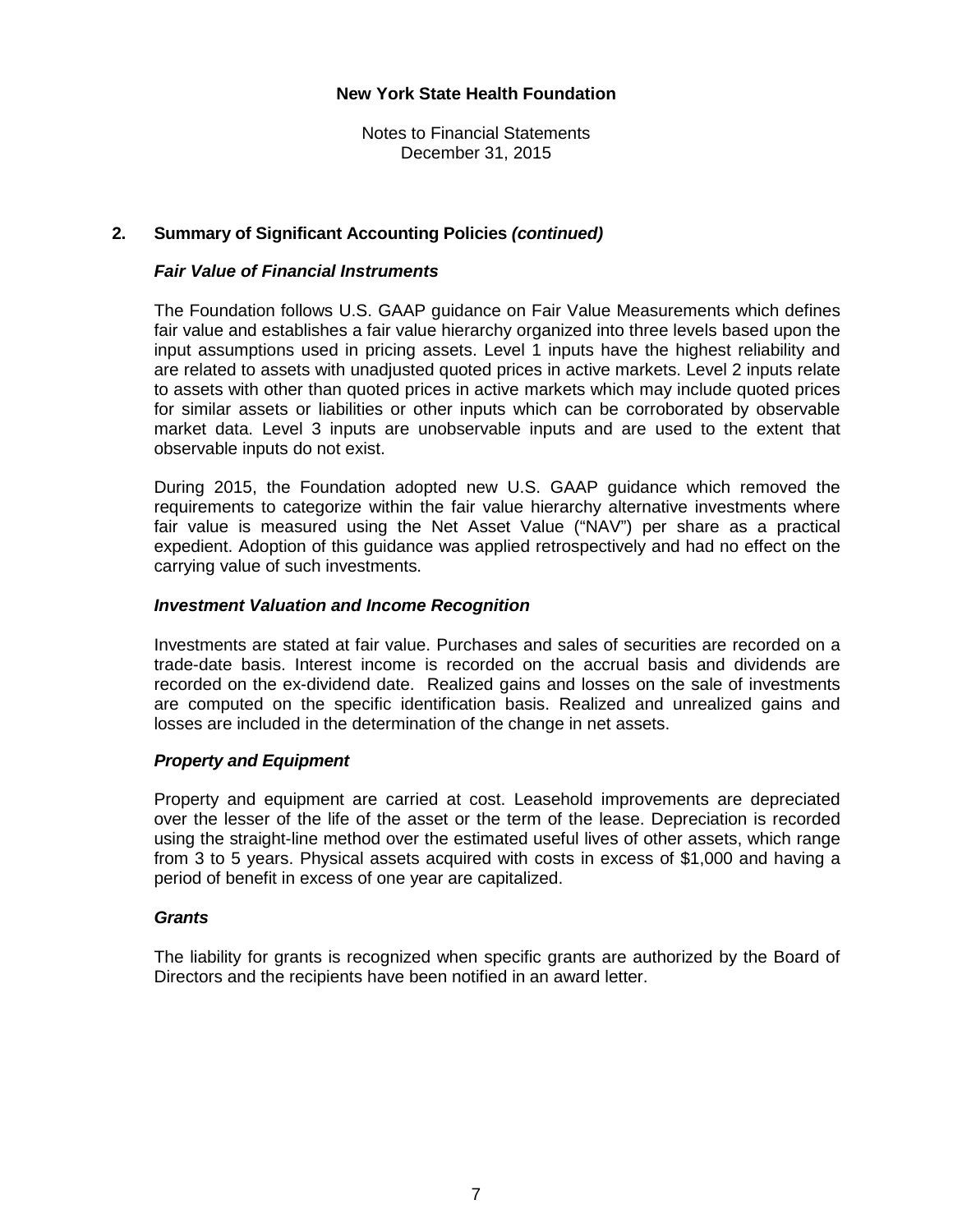Notes to Financial Statements December 31, 2015

#### **2. Summary of Significant Accounting Policies (***continued)*

#### *Presentation of Net Assets*

Net assets are classified based on the existence or absence of donor-imposed restrictions. Accordingly, the Foundation's net assets and changes therein are classified as permanently restricted, temporarily restricted or unrestricted. Unrestricted net assets do not have donor-imposed restrictions. Temporarily restricted net assets are subject to donor restrictions that are expected to be satisfied by passage of time or actions of the Foundation. Permanently restricted net assets contain donor-imposed restrictions that stipulate that resources be maintained permanently, but permit the Foundation to use or expend part or all of the income derived from the donated amounts for a specified purpose. The Foundation does not have any permanently restricted net assets.

#### *Contributions*

Contributions are recorded as temporarily restricted support if they are received with donor stipulations that limit the use of the contribution or that have time restrictions. When a temporary restriction expires, that is, when a stipulated time restriction ends or purpose restriction is accomplished, temporarily restricted net assets are reclassified as unrestricted net assets and reported in the statement of activities as net assets released from restrictions. Contributions that are restricted by the donor are reported as an increase in unrestricted net assets if the restriction expires in the reporting period in which the contribution is received.

#### *Reclassifications*

Reclassifications of certain prior year amounts have been made to conform to the current year presentation.

#### *Accounting for Uncertainty in Income Taxes*

The Foundation recognizes the effect of income tax positions only if those positions are more likely than not to be sustained. Management has determined that the Foundation had no uncertain tax positions that would require financial statement recognition or disclosure. The Foundation is no longer subject to examinations by the applicable taxing jurisdictions for periods prior to 2012.

#### *Subsequent Events Evaluation by Management*

Management has evaluated subsequent events for disclosure and/or recognition in the financial statements through the date that the financial statements were available to be issued, which is May 24, 2016.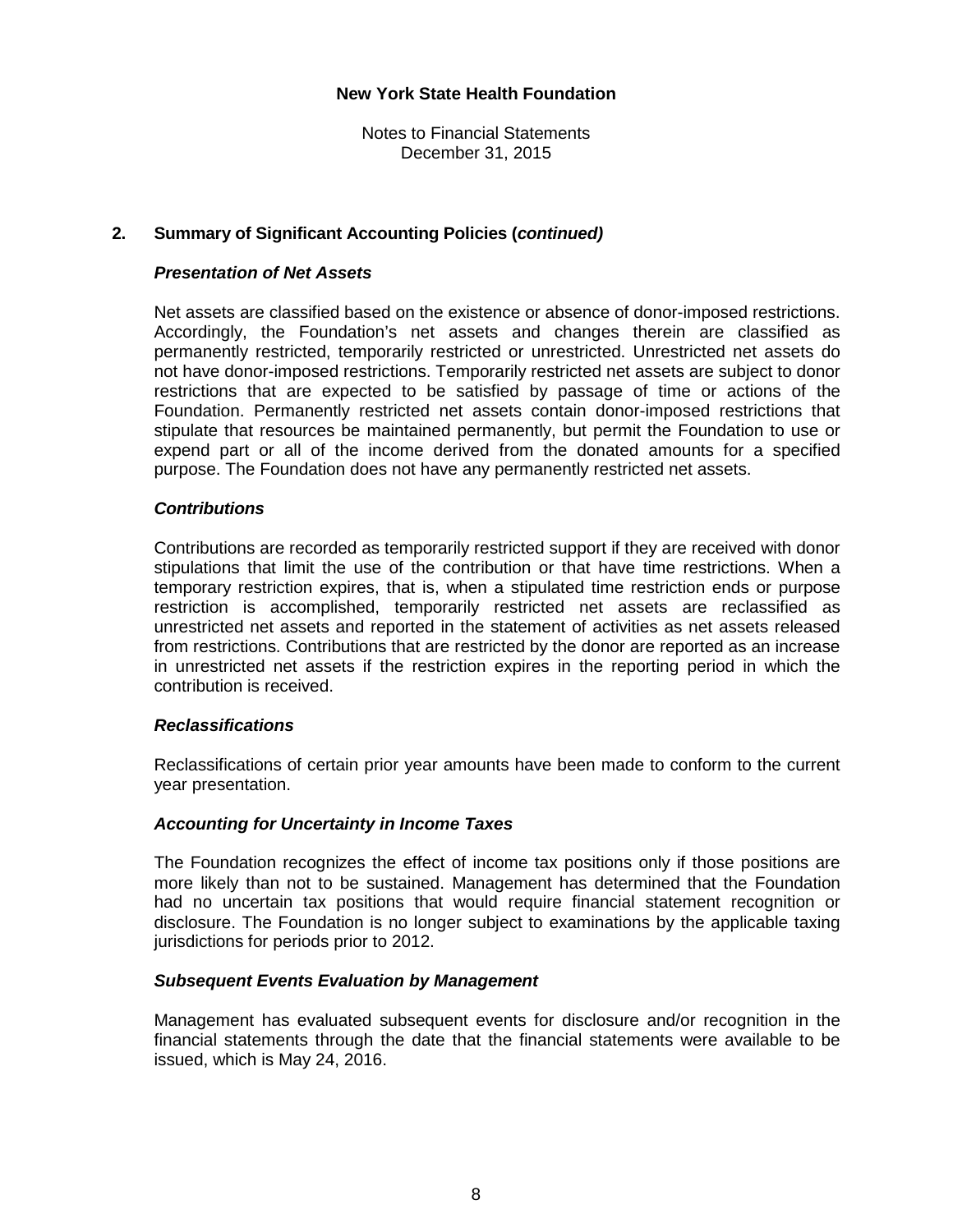Notes to Financial Statements December 31, 2015

#### **3. Concentrations of Credit Risk**

The Foundation's financial instruments that are potentially exposed to concentration of credit risk consist of cash, cash equivalents and investments. The Foundation places its cash and cash equivalents with quality financial institutions. The natural resources fund represents interest in physical gold held by a custodial bank. Equity funds are in commingled vehicles organized as either Common Trust Funds or Exchange Traded Funds. At times, cash balances may be in excess of FDIC insurance limit. The Foundation routinely assesses the financial strength of its cash, cash equivalents and investment portfolio. As a consequence, concentrations of credit risk are limited.

#### **4. Property and Equipment**

Property and equipment consists of the following as of December 31:

|                                | 2015      | 2014      |
|--------------------------------|-----------|-----------|
| Furniture and equipment        | \$496,990 | \$502,353 |
| Leasehold improvements         | 141,602   | 132,562   |
|                                | 638,592   | 634,915   |
| Less: accumulated depreciation | 511,174   | 490,171   |
|                                | \$127,418 | 144.744   |
|                                |           |           |

 The Foundation disposed of \$33,011 and \$251,789 in fully depreciated property and equipment during the years ended December 31, 2015 and 2014.

#### **5. Investments**

The following are major categories of investments measured at fair value on a recurring basis at December 31, grouped by fair value hierarchy for those investments subject to categorization within such hierarchy:

|                              |                  | 2015            |                  |  |  |  |
|------------------------------|------------------|-----------------|------------------|--|--|--|
|                              |                  | Investments     |                  |  |  |  |
|                              |                  | Measured at Net |                  |  |  |  |
|                              | Level 1          | Asset Value (*) | Total            |  |  |  |
| <b>Exchange Traded Funds</b> |                  |                 |                  |  |  |  |
| Equity fund                  | 40,995,558<br>\$ | \$              | 40,995,558<br>\$ |  |  |  |
| Fixed income fund            | 82,044,396       |                 | 82,044,396       |  |  |  |
| Natural resources fund       | 12,148,125       |                 | 12,148,125       |  |  |  |
| Alternative Investments      |                  |                 |                  |  |  |  |
| Equity funds                 |                  | 135,925,772     | 135,925,772      |  |  |  |
|                              | 135,188,079      | 135,925,772     | \$271,113,851    |  |  |  |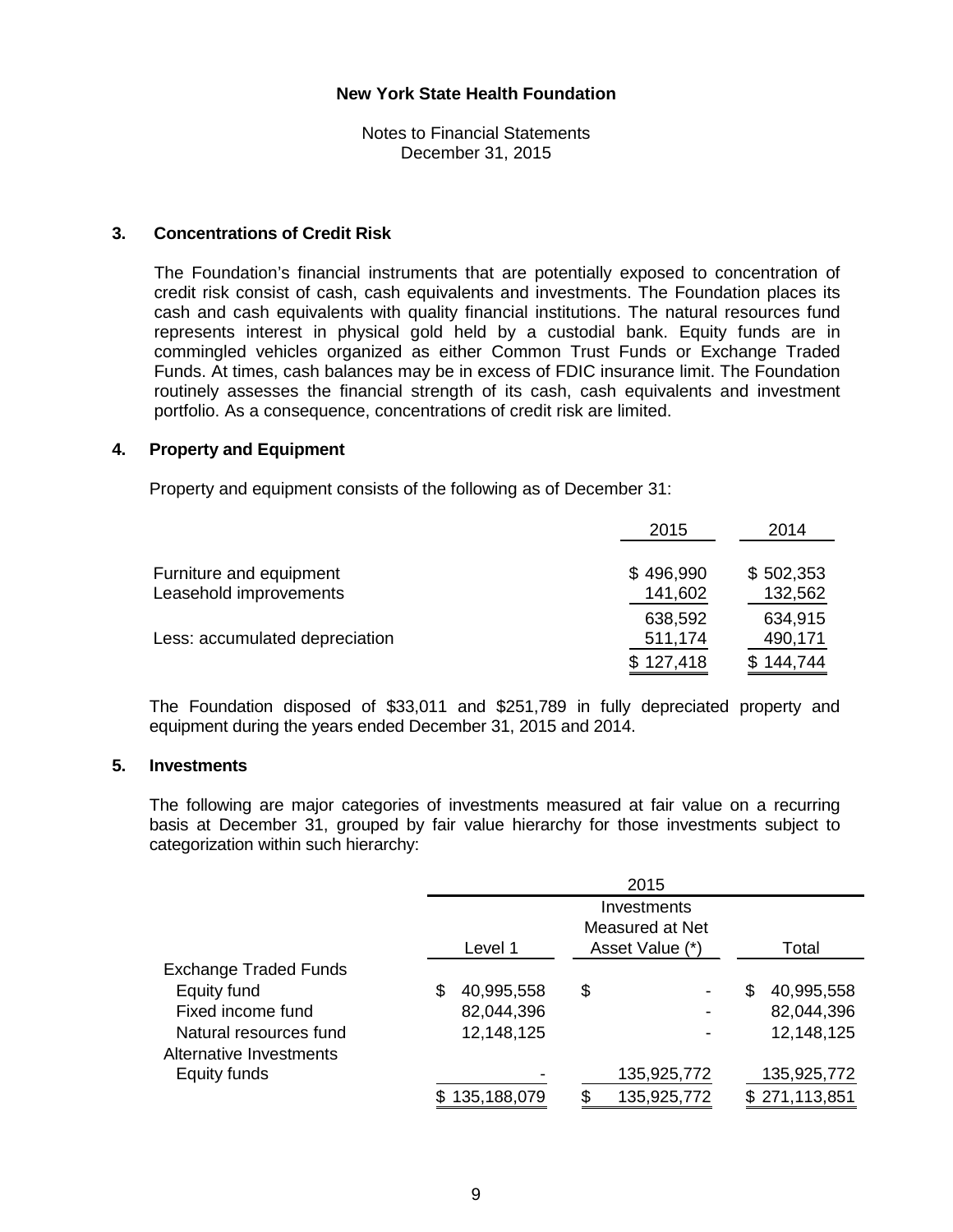Notes to Financial Statements December 31, 2015

#### **5. Investments** *(continued)*

|                              | 2014             |                 |                  |  |  |  |
|------------------------------|------------------|-----------------|------------------|--|--|--|
|                              |                  | Investments     |                  |  |  |  |
|                              |                  | Measured at Net |                  |  |  |  |
|                              | Level 1          | Asset Value (*) | Total            |  |  |  |
| <b>Exchange Traded Funds</b> |                  |                 |                  |  |  |  |
| Equity fund                  | 41,473,134<br>\$ | \$              | 41,473,134<br>\$ |  |  |  |
| Fixed income fund            | 84,638,232       |                 | 84,638,232       |  |  |  |
| Natural resources fund       | 13,585,000       |                 | 13,585,000       |  |  |  |
| Mutual fund, short-term      | 50               |                 | 50               |  |  |  |
| Alternative Investments      |                  |                 |                  |  |  |  |
| Equity funds                 |                  | 146,551,939     | 146,551,939      |  |  |  |
|                              | 139,696,416      | 146,551,939     | \$286,248,355    |  |  |  |

 (\*) As discussed in Note 2, investments that are measured using the practical expedient are not classified within the fair value hierarchy.

 Information regarding investments valued using NAV as practical expedient at December 31, 2015 is as follows:

|                              | Fair Value    | Unfunded<br>Commitments | <b>Redemption Frequency</b><br>(If Currently Eligible) | Redemption<br>Notice Period |
|------------------------------|---------------|-------------------------|--------------------------------------------------------|-----------------------------|
| Equity funds (see "a" below) | \$135,925,772 | $\blacksquare$          | Daily                                                  | 3 Days                      |

a. These assets are in vehicles organized as collective trust funds and the value of the Foundation's interest in these investments is reported by their respective fund managers. The funds include index funds for domestic equities using the Russell 1000 Index and global equities using the Morgan Stanley All Country World Index (excluding US).

Investments organized as collective trust funds are considered alternative investments for financial reporting purposes. The Foundation believes that there is little risk regarding the valuation of these assets: all of the investments comprise publicly traded securities where market values are readily available and almost all have few restrictions on redemption by the Foundation. All of the investments may be redeemed daily.

As of December 31, 2015, four individual investments represented approximately 34%, 30%, 16% and 15% of total investments. As of December 31, 2014, four individual investments represented approximately 35%, 30%, 16% and 14% of total investments. All four of these investments were in broadly diversified index funds.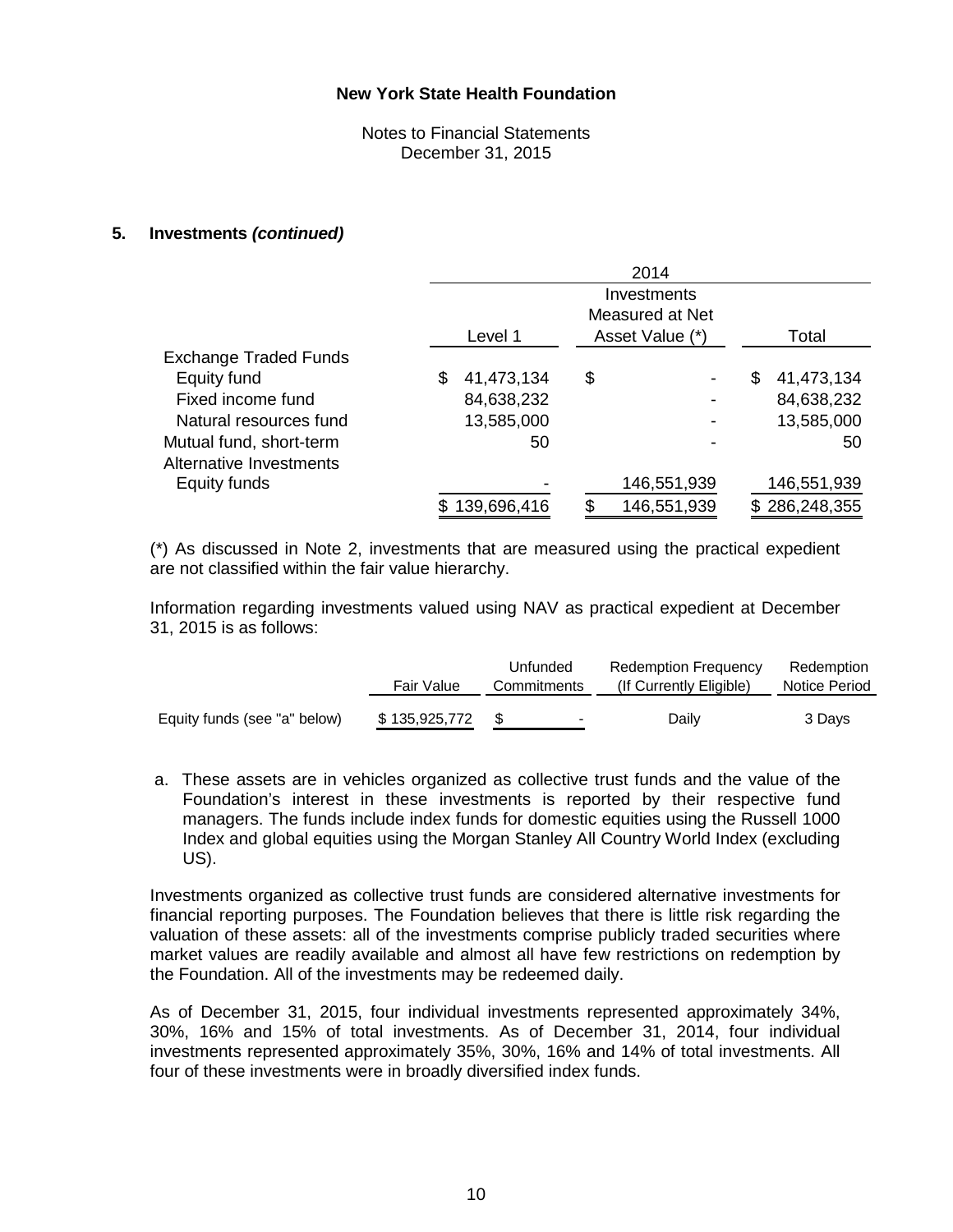Notes to Financial Statements December 31, 2015

#### **6. Program Related Investment (PRIs)**

The Foundation makes loans to charitable organizations to assist in program related activities. PRIs, defined in IRC 4944(c), have a primary purpose of advancing the mission of the Foundation without a significant purpose of the production of income or the appreciation of property. PRIs are treated as charitable distributions on Internal Revenue Service Form 990-PF, the tax and information return filed by private foundations for minimum-distribution requirement purposes.

#### **7. Federal Excise Tax**

 The Foundation is exempt from federal income taxes under Section 501(c)(3) and 509(a) of the Internal Revenue Code and has been further classified as a "private foundation." The Foundation is subject to an excise tax on its net investment income.

 Excise taxes consist of two components: current taxes based upon net investment income and deferred taxes which arise from the difference between the tax cost of the investments and the fair value.

For the years ended December 31, federal excise tax expense consisted of the following:

|          | 2015      | 2014      |  |
|----------|-----------|-----------|--|
|          |           |           |  |
| Current  | \$453,000 | \$663,000 |  |
| Deferred | (207,000) | 250,000   |  |
|          | \$246,000 | \$913,000 |  |

#### **8. Grants Payable**

 The Foundation has entered into grant commitments with certain organizations. Payments to these organizations at December 31, are to be made as follows:

|                              | 2015        | 2014        |
|------------------------------|-------------|-------------|
| Less than one year           | \$5,216,296 | \$3,742,544 |
| One to three years           | 2,252,198   | 1,584,703   |
|                              | 7,468,494   | 5,327,247   |
| Less: present value discount | 79,574      | 69,523      |
| Grants payable, net          | 7,388,920   | \$5,257,724 |

 To reflect the time value of money, grants payable as of December 31, 2015 and 2014 were discounted to the present value using the Federal Reserve business lending rate of 2.92% and 3.85%, respectively.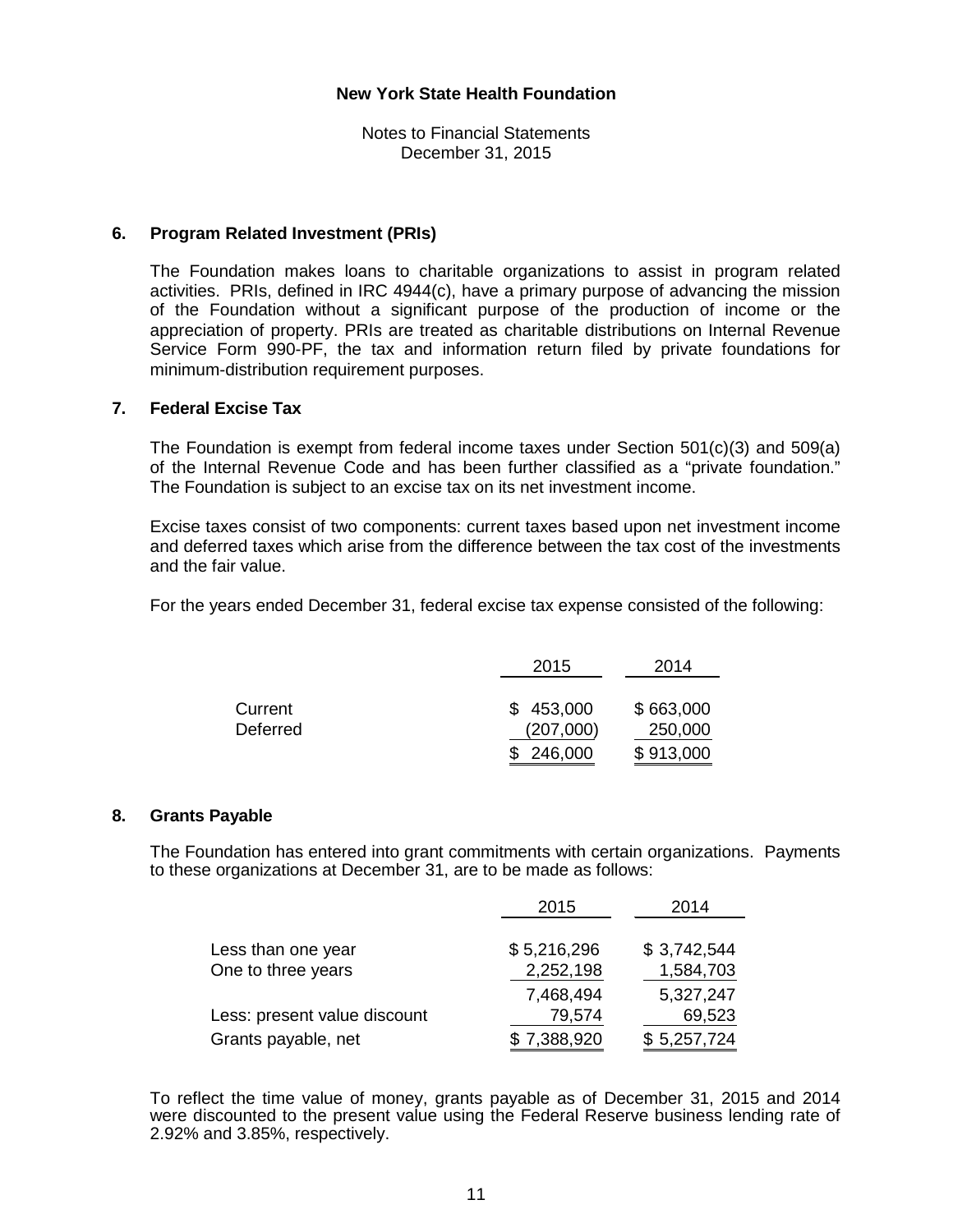Notes to Financial Statements December 31, 2015

#### **9. Temporarily Restricted Net Assets**

In 2015, the Foundation received a grant totaling \$115,000 from a Public Charity to support its enrollment initiative. In 2014, the Foundation received two grants from private foundations. One of the grants totaling \$115,000 was used to support the Foundation's statewide initiative to provide insurance enrollment assistance to underserved communities. The second grant totaling \$100,000 was used to evaluate the South Bronx Healthy and Livable Neighborhoods program. During 2015, all three grants were redistributed to three charitable organizations.

#### **10. Retirement Plans**

 The Foundation maintains a 403(b) defined contribution plan, which covers all employees that meet eligibility requirements. The Foundation matched employee contributions up to 7.5% of their annual salary in 2015 and 2014. The Foundation made an additional 5% discretionary employer contribution to the 403(b) plan in 2015 and 2014. The Foundation made contributions totaling \$313,492 and \$301,062 to the plan for 2015 and 2014, respectively. The Foundation also maintains a 457(b) plan that is limited to senior level management employees. The Foundation does not make contributions to the 457(b) plan.

#### **11. Commitments**

#### *Lease Commitments*

The Foundation has a lease for its office space in New York City expiring in 2027. The lease contains escalation clauses that provide for increase in payments resulting from increases in real estate taxes and certain other building expenses in excess of the base period amounts. The Foundation's policy is to record base rent on a straight-line basis over the term of the lease.

The future minimum rental payments under the lease agreement are:

| 2016       | \$<br>600,667 |
|------------|---------------|
| 2017       | 612,000       |
| 2018       | 612,000       |
| 2019       | 612,000       |
| 2020       | 612,000       |
| Thereafter | 3,417,000     |
|            | 6,465,667     |

Rent expense totaled \$571,414 for both 2015 and 2014.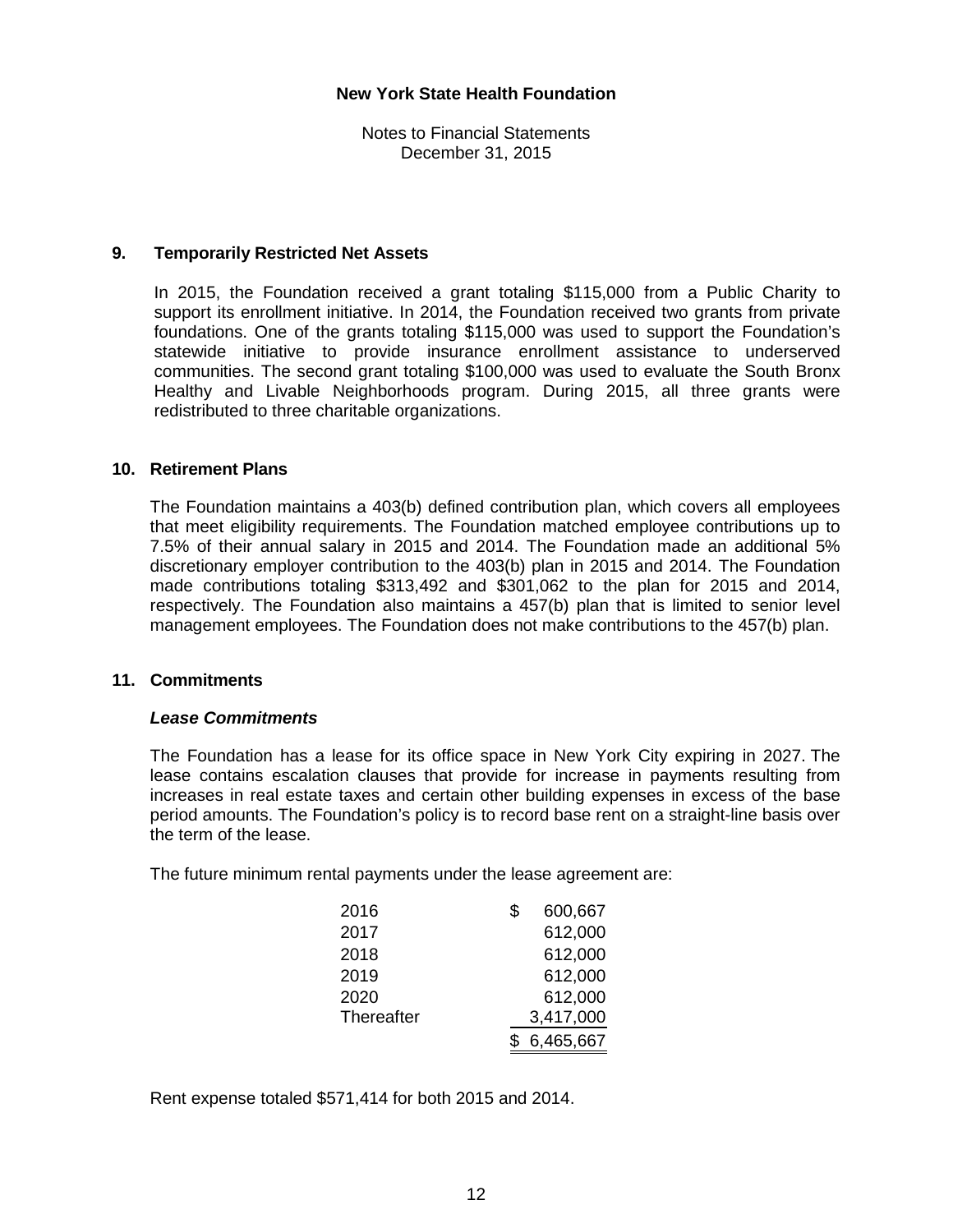Notes to Financial Statements December 31, 2015

## **11. Commitments** *(continued)*

#### *Rental Income*

The Foundation leases part of this space to a third party. This agreement is renewable on a quarterly basis. In addition, during 2015 the Foundation entered into an additional sublease for its office space commencing February 1, 2016 and expiring on January 31, 2017.

The future minimum rental payments to be received under these lease agreements are:

| 2016 | \$105,743 |
|------|-----------|
| 2017 | 7,600     |
|      | \$113,343 |

\* \* \* \* \*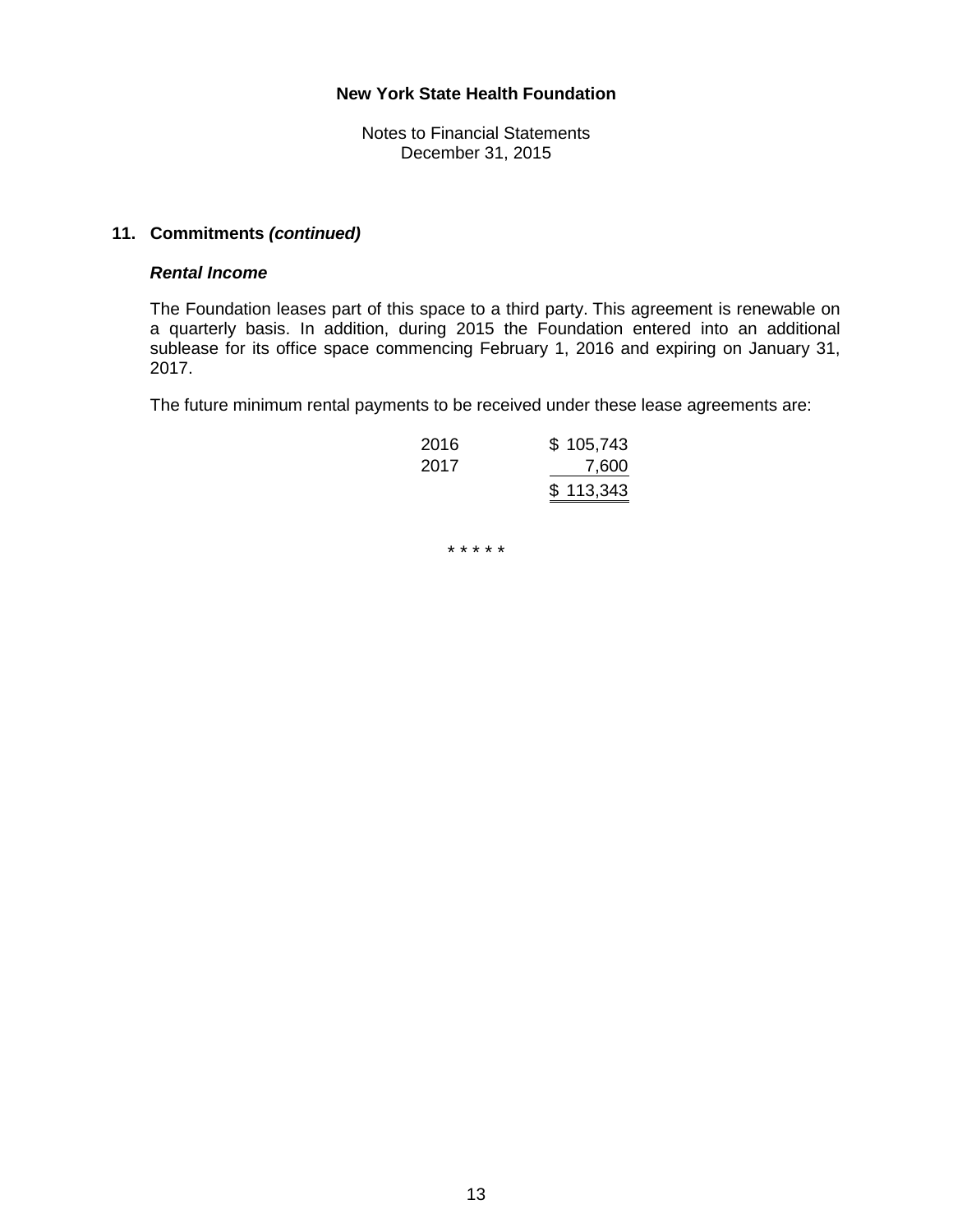Supplementary Information

For the Year Ended December 31, 2015 (With Summarized Totals for the Year Ended December 31, 2014)